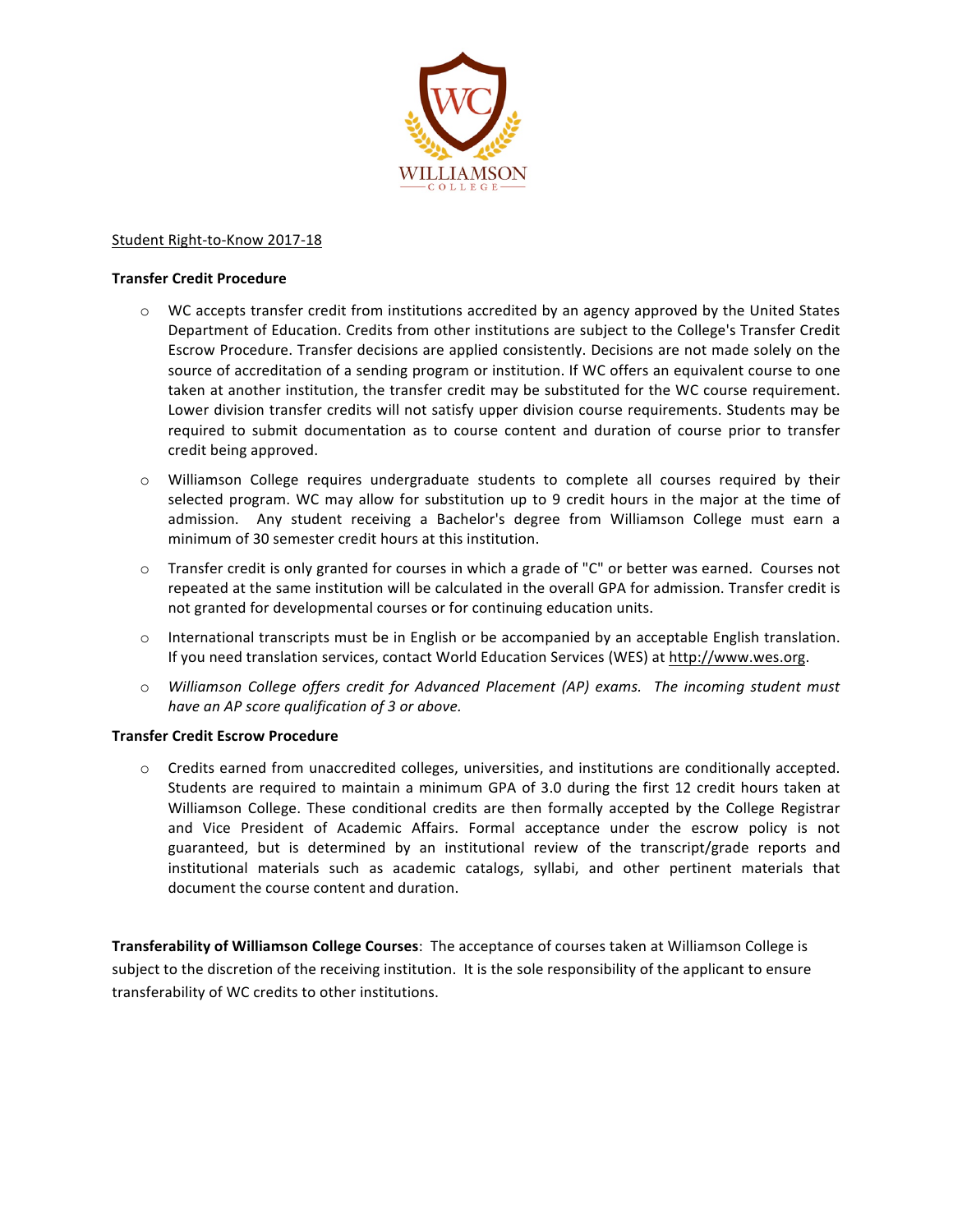# 2017-18

## Undergraduate

|                           | <b>Completion Rate</b> | Withdrawal Rate |
|---------------------------|------------------------|-----------------|
| <b>SCHOOL OF BUSINESS</b> | 100%                   | 0%              |
| <b>SCHOOL OF MINISTRY</b> | 82%                    | 18%             |
| Graduate                  |                        |                 |
| <b>SCHOOL OF BUSINESS</b> | 95%                    | 5%              |

Williamson College does not have an Office of Job or Professional Education Placement.

Typical positions Williamson College Business Administration graduates may fill include management in finance, accounting, marketing, administration, sales, or nonprofit jobs.

Typical positions Williamson College Ministry Leadership graduates may fill include leadership in pastoral, church planting, worship, Christian education, nonprofit, missions, senior adult ministry, youth leadership, or discipleship jobs.

| 2017-18 Retention rate                                                   |                                             | 92%  |
|--------------------------------------------------------------------------|---------------------------------------------|------|
| 2017-18 Transfer-Out rate                                                |                                             | 8%   |
| Fall 2017 Student Services Satisfaction Survey (based 4.0 scale) Overall |                                             | 3.36 |
| 2017-18 Enrollment                                                       |                                             |      |
|                                                                          | Undergraduate                               | 44   |
|                                                                          | Master of Arts in Organizational Leadership | 22   |
| Student-to-Teacher Ratio                                                 |                                             | 6:1  |
| 2016-17 Average Grade Point Average (GPA)                                |                                             | 3.47 |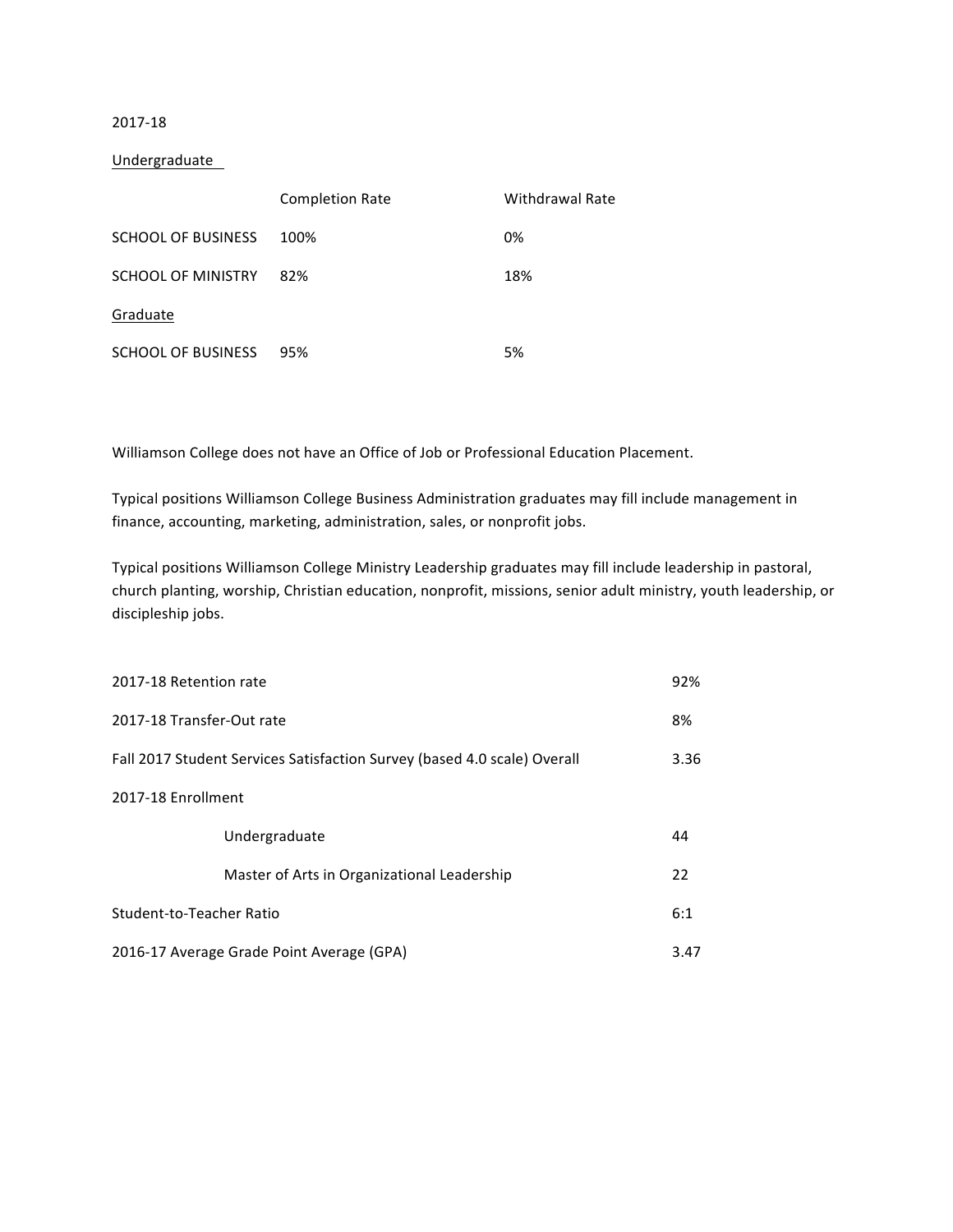#### INSTITUTIONAL EFFECTIVENESS

#### ASSESSMENT

### **GENERAL EDUCATION**

- 1. The student can demonstrate the ability to think critically.
- 2. The student can exhibit effective communication skills.
- 3. The student can exercise basic math competencies.
- 4. The student can perform basic computing competencies.
- 5. The student can articulate a biblical worldview.

#### SCHOOL OF BUSINESS

Graduating students will:

- 1. Demonstrate an ability to think biblically, analytically, and managerially in addressing business and organizational problems within their community and world.
- 2. Be able to identity and graph organizational culture and explain the implications for the accomplishment of organizational mission.
- 3. Be able to explain and develop a shared and compelling organizational vision including the subcomponents of 1) Mission, 2) Values, and 3) Goals, and 4) Strategies.
- 4. Be able to express, both orally and written, a means of world transformation accomplished through Christ-like servant leadership and management principles.
- 5. Be able to express knowledge of entrepreneurial principles and the ability to launch new organizational ventures.

#### Bible Component

- 1. The ability to articulate the basic tenets of the Christian faith.
- 2. A working knowledge of biblical truths that can be utilized in both personal and professional situations.

## SCHOOL OF MINISTRY

- 1. Biblical Knowledge: The ability to articulate the basic tenets of the Christian faith.
- 2. Biblical Understanding: A working knowledge of biblical truths that can be used in both personal and professional situations.
- 3. Transformation: An ability to apply truth to your spiritual formation and ministry.
- 4. Worldview: An understanding of how a biblical worldview shapes one's life and ministry.
- 5. Communication: An ability to communicate biblical truth and concepts of leadership.
- 6. Leadership: Knowledge of biblical principles of leadership and management.